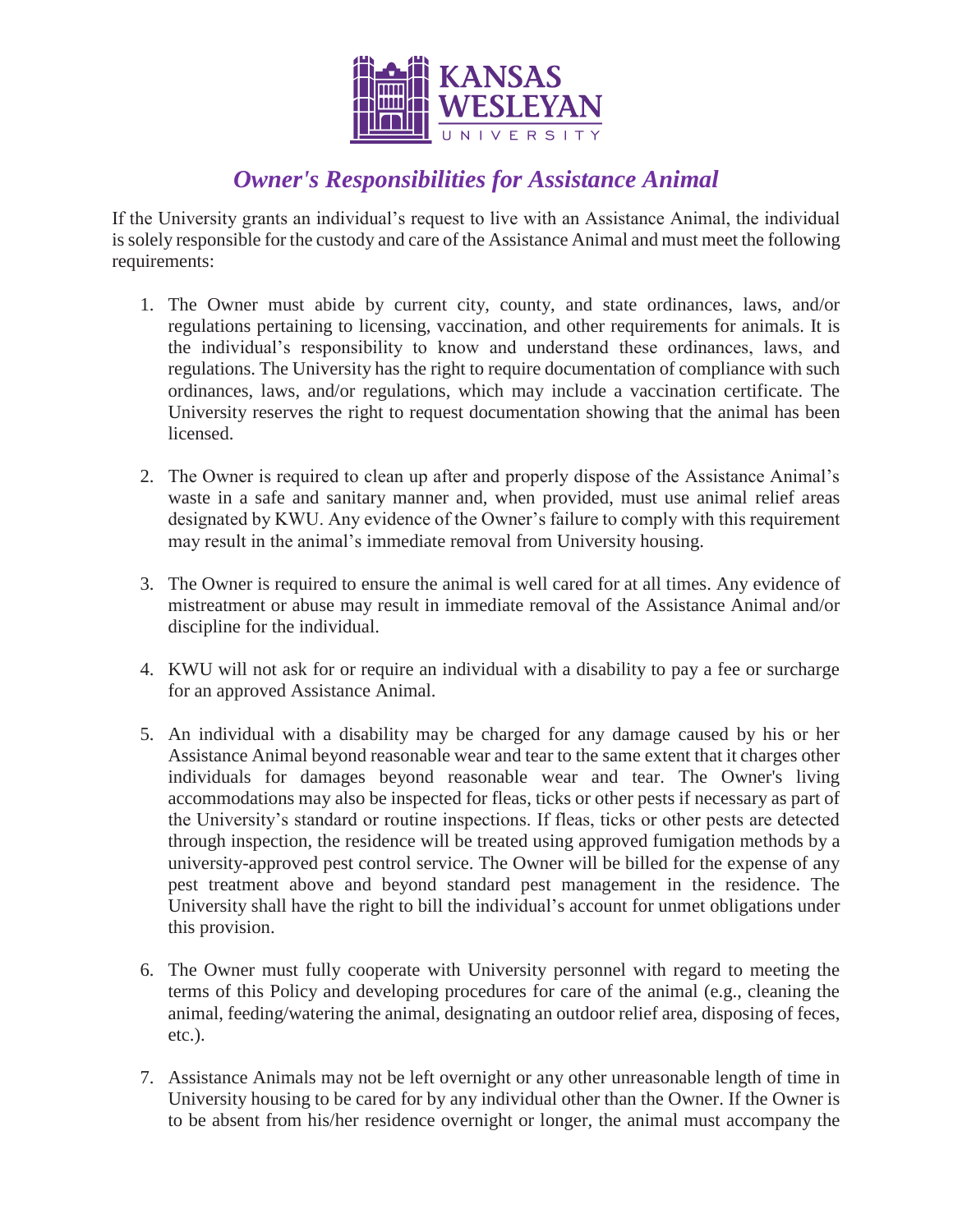#### **Emotional Support Animals**

Owner. The Owner is responsible for ensuring that the Assistance Animal is contained, as appropriate, when the Owner is not present during the day while attending classes or other activities.

- 8. The Owner agrees to abide by all equally applicable residential policies that are unrelated to the individual's disability such as assuring that the animal does not unduly interfere with the routine activities of the residence or cause difficulties for individuals who reside there.
- 9. The animal is allowed in University housing only as long as it is necessary because of the Owner's disability. The Owner must notify the Student Disability Services Office in writing if the Assistance Animal is no longer needed or is no longer in residence. To replace an Assistance Animal, the new animal must be necessary because of the Owner's disability and the Owner must follow the procedures in this Policy and the Reasonable Accommodation Policy when requesting a new or different animal. A new or different Assistance Animal may not be kept in University housing at any time prior to the individual receiving approval for the new or different animal as a reasonable accommodation pursuant to this Policy.
- 10. KWU personnel shall *not* be required to provide care or food for any Assistance Animal including, but not limited to, removing the animal during emergency evacuation for events such as a fire alarm. Emergency personnel will determine whether to remove the animal and may not be held responsible for the care, damage to, or loss of the animal.
- 11. The animal's owner must provide written consent for Student Disability Services to disclose information regarding the request for and presence of the Assistance Animal to those individuals who may be impacted by the presence of the animal including, but not limited to, Residence Life personnel and potential and/or actual roommate(s)/neighbor(s). Such information shall be limited to information related to the animal and shall not include information related to the individual's disability.

## *Removal of Assistance Animal*

The University may require the individual to remove the animal from University housing if:

- 1. The animal poses a direct threat to the health or safety of others or causes substantial property damage to the property of others;
- 2. The animal's presence results in a fundamental alteration of a University program;
- 3. The Owner does not comply with the Owner's Responsibilities set forth above; or
- 4. The animal or its presence creates an unmanageable disturbance or interference with the university community.

The University will base such determinations upon the consideration of the behavior of the particular animal at issue, and not on speculation or fear about the harm or damages an animal may cause. Any removal of the animal will be done in consultation with the Student Disability Services office and may be appealed to the Academic Dean following the procedure set forth in the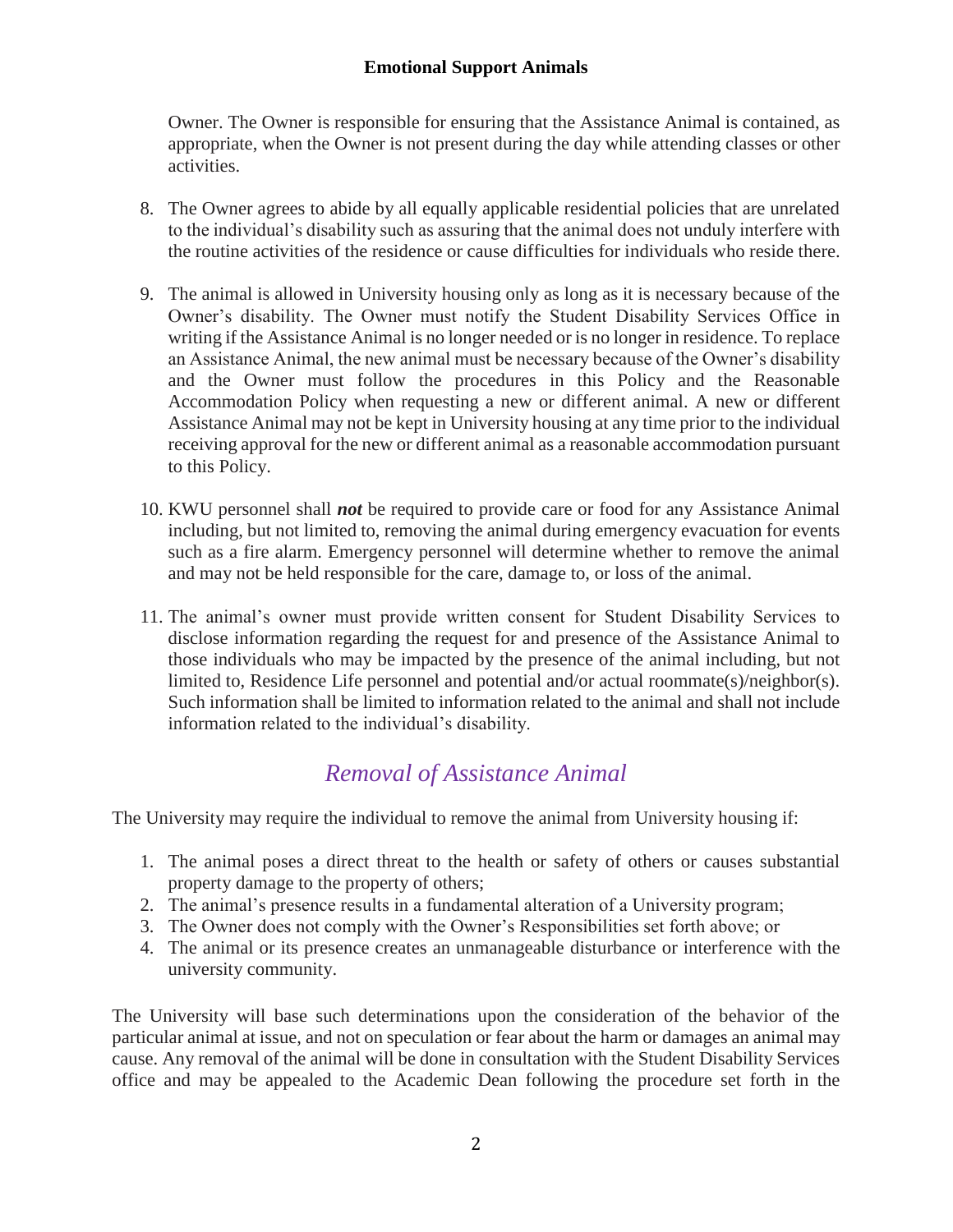#### **Emotional Support Animals**

Reasonable Accommodation Policy. The Owner will be afforded all rights of due process and appeal as outlined in that process.

Should the Assistance Animal be removed from the premises for any reason, the Owner is expected to fulfill his/her housing obligations for the remainder of the housing contract.

### *Non-retaliation Provision*

KWU will not retaliate against any person because that individual has requested or received a reasonable accommodation in University housing, including a request for an Assistance Animal.

> Director of the Student Success Center Kansas Wesleyan University 100 E. Claflin Avenue Salina, KS 67401-6196 785-833-4398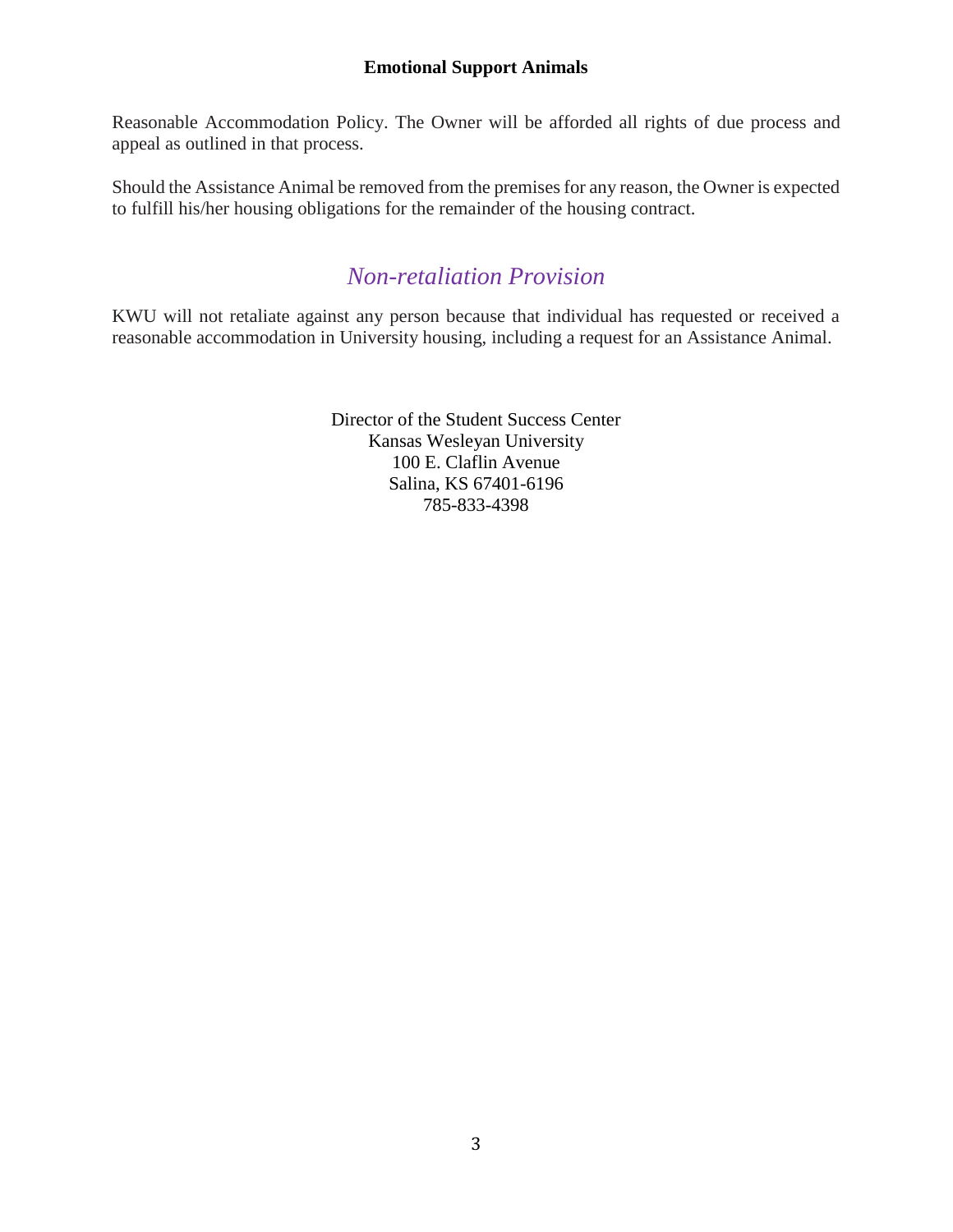

# *Acknowledgement and Release of Information Consent Form*

By my signature below, I verify that I have read, understand and will abide by the requirements outlined here and I agree to provide the additional information required to complete my Request for a Reasonable Accommodation under the University's Assistance Animal Policy for University Housing.

I have read and understand the Assistance Animal Policy and Owner's Responsibilities and I agree to abide by the requirements applicable to Assistance Animals. I understand that if I fail to meet the requirements set forth in the Policy, KWU has the right to remove the Assistance Animal and I will be nonetheless required to fulfill my housing, academic, and all other obligations for the remainder of the housing contract.

I furthermore give permission to the Student Disability Services Office to disclose to others impacted by the presence of my Assistance Animal (e.g., Student Development staff, potential and/or actual roommate(s)/neighbor(s)) that I will be living with an animal as an accommodation. I understand that this information will be shared with the intent of preparing for the presence of the Assistance Animal and/or resolving any potential issues associated with the presence of the Assistance Animal.

I further recognize that the presence of the Assistance Animal may be noticed by others visiting or residing in University Housing and agree that staff may acknowledge the presence of the animal, and explain that under certain circumstances Assistance Animals are permitted for persons with disabilities.

| Owner's Signature                                  | Date |  |
|----------------------------------------------------|------|--|
| Student Disability Services Representative's Name: |      |  |
|                                                    |      |  |
| SDS Representative's Signature                     | Date |  |
| Resident Director's Name: 1988 1999                |      |  |
|                                                    |      |  |
| <b>Resident Director Signature</b>                 | Date |  |
| Resident Assistant's Name:                         |      |  |
|                                                    |      |  |
| Resident Assistant's Signature                     | Date |  |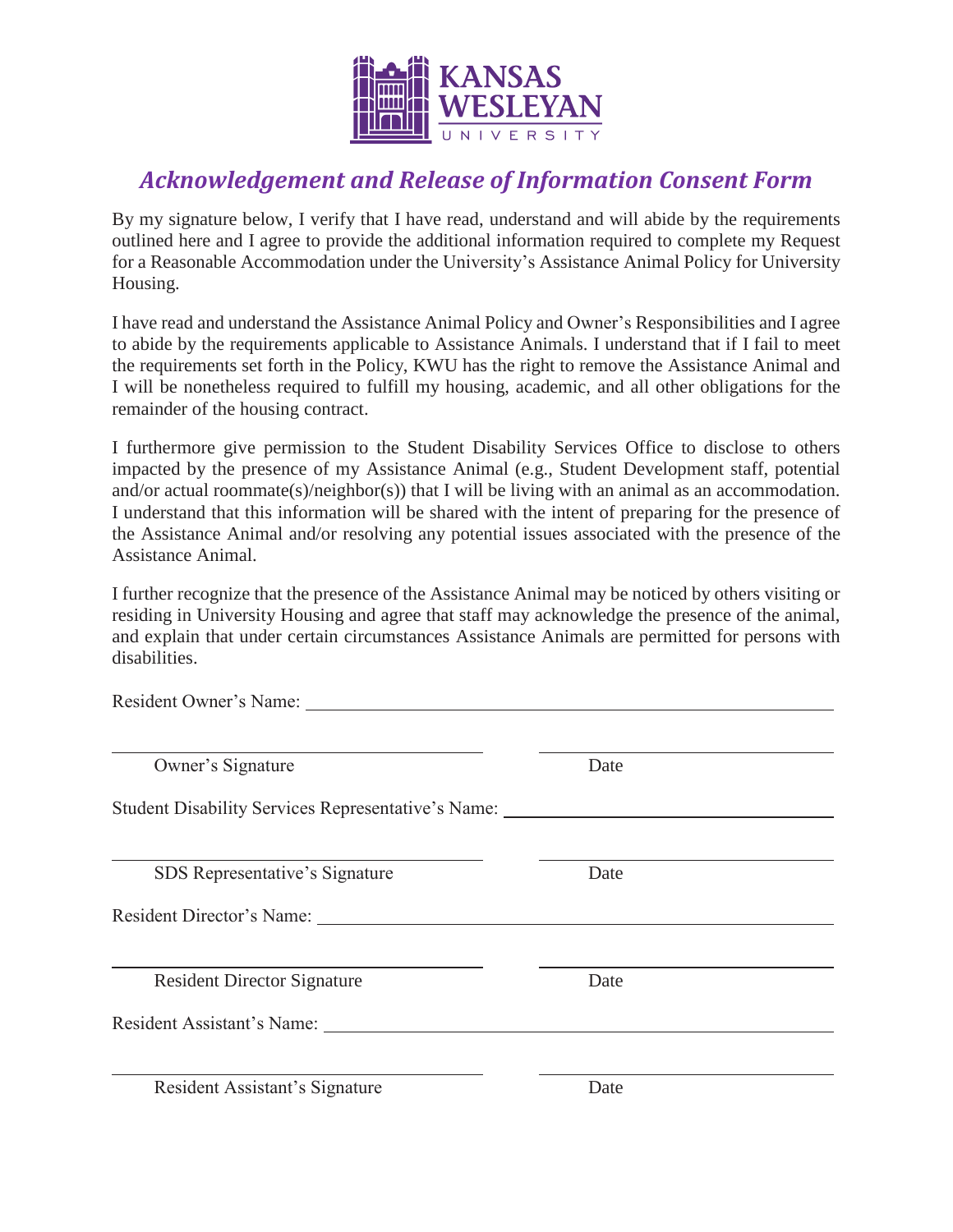

# *University Housing Roommate/Suitemate/Housemate*

## *Acknowledgement*

By my signature below, I understand that I will share the common areas of my assigned residential space with the Assistance Animal approved by this agreement.

Should I have any concerns regarding the care and control of the approved animal, I will discuss my concerns with the approved animal's owner and then with Student Disability Services at 785- 833-4398 or \_\_\_\_\_\_\_\_\_\_\_\_\_\_\_\_\_\_\_\_\_ if the animal owner and I cannot come to an agreement.

| Resident's Name | ID# | Date |
|-----------------|-----|------|
| Resident's Name | ID# | Date |
| Resident's Name | ID# | Date |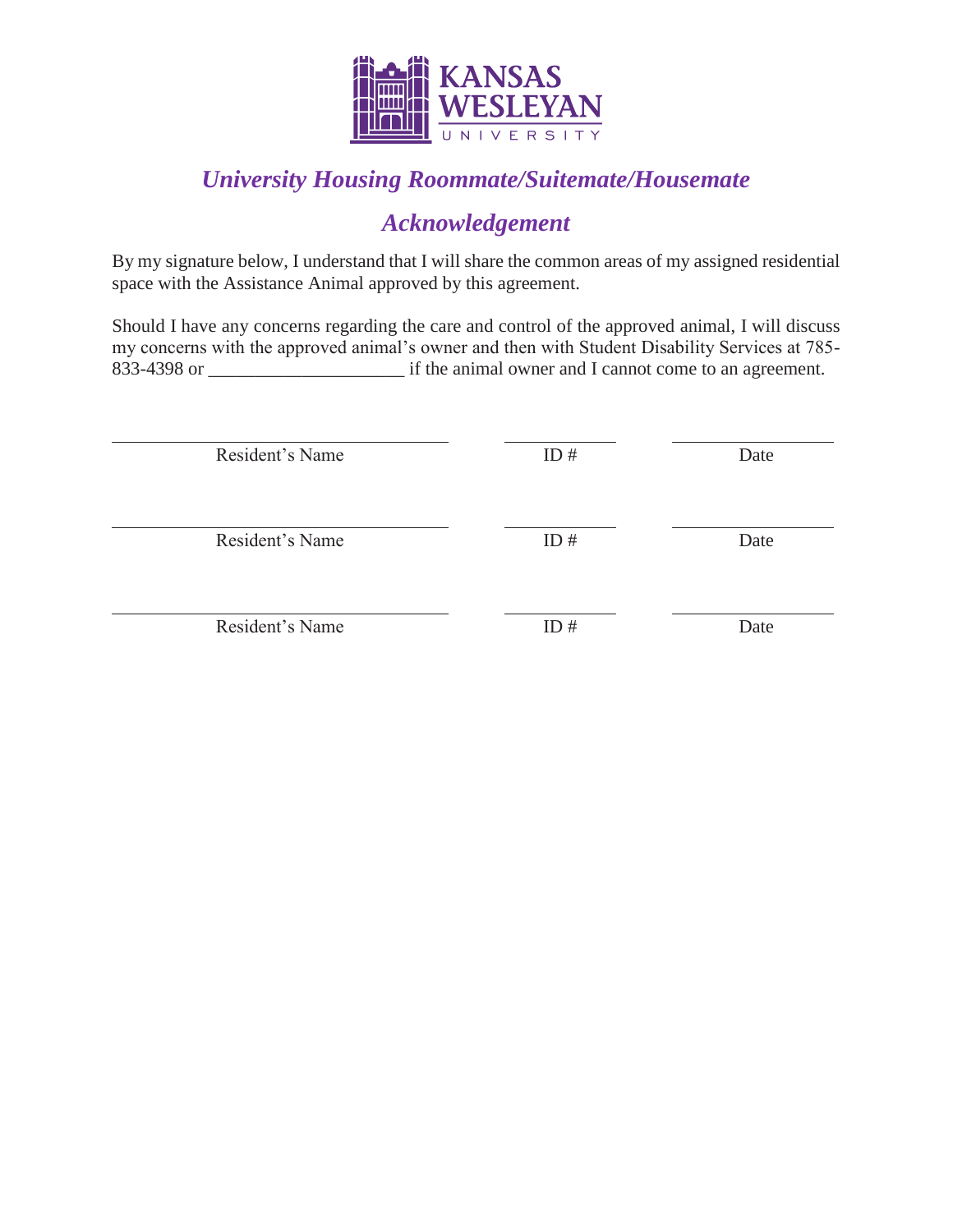# Owning a pet in Salina ~

Thank you for committing your love to your furry family members. Everyone has their pet's best interest at heart, but there may be some laws that you're not aware of. This is a short list of the more common laws.



## $\checkmark$  Leash Law:

O According to City Ordinance 7-48; it is the responsibility of every animal owner to ensure their animal (excluding cats and pigeons) is restrained from running at large. This includes being housed in a pen, on a leash, or tether.

#### $\checkmark$  Rabies Shots:

O According to City Ordinance 7-54; all cats and dogs over 120 days are required to be vaccinated against rabies by a licensed Veterinarian.

## $\checkmark$  City License:

O According to City Ordinance 7-91; all cats and dogs over 120 days are required to be registered with the Salina Animal Shelter. Bring your rabies certificate to the front desk of the shelter to purchase a city license for \$8/year (spayed/neutered), \$17/year (not spayed or neutered), or \$50 for a lifetime license.

### $\checkmark$  Prohibited animals:

O As outlined in City Ordinance 7-31, 7-34 and 7-142; it is prohibited to possess wildlife, exotic animals, bees, livestock, water fowl, and pit bull dogs.



If you have any other questions regarding responsible pet ownership please contact the **Salina Animal Shelter** 329 N Second St Salina, KS, 67401 785-826-6535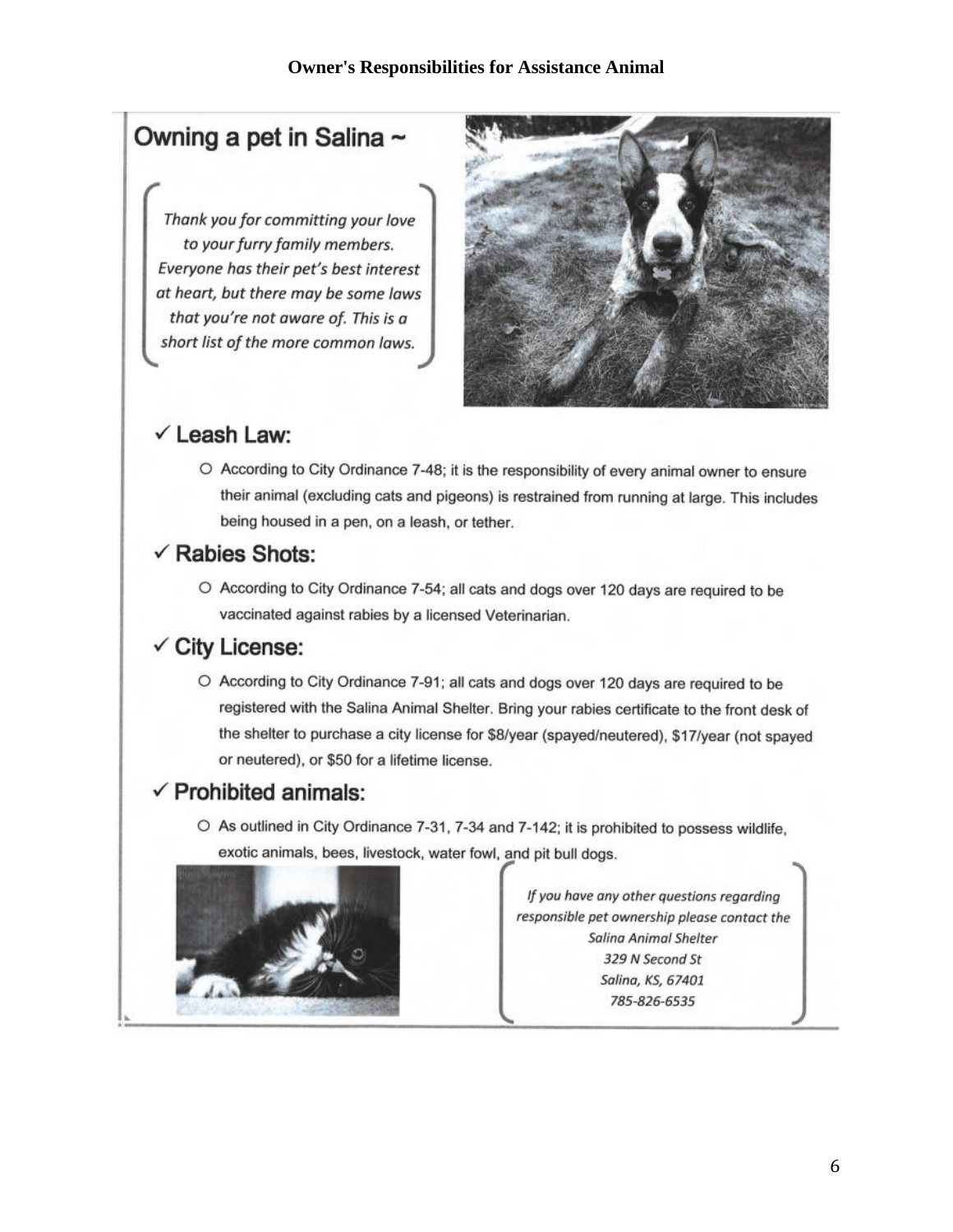

# *Emotional Support Animal Registration Form*

### ATTACH A PHOTOGRAPH OF THE ANIMAL TO THIS FORM.

| Physical Description of Animal:                                                                                                                                                                                                                                                                                                |
|--------------------------------------------------------------------------------------------------------------------------------------------------------------------------------------------------------------------------------------------------------------------------------------------------------------------------------|
|                                                                                                                                                                                                                                                                                                                                |
| Alternate Caregivers for Animal for Emergency Purposes (please provide one local contact if<br>possible):                                                                                                                                                                                                                      |
| Name: Name and the set of the set of the set of the set of the set of the set of the set of the set of the set of the set of the set of the set of the set of the set of the set of the set of the set of the set of the set o                                                                                                 |
|                                                                                                                                                                                                                                                                                                                                |
| Phone Number:                                                                                                                                                                                                                                                                                                                  |
|                                                                                                                                                                                                                                                                                                                                |
|                                                                                                                                                                                                                                                                                                                                |
| Phone Number:                                                                                                                                                                                                                                                                                                                  |
| $\mathbf{D1}$ and $\mathbf{1}$ at $\mathbf{1}$ $\mathbf{1}$ $\mathbf{1}$ $\mathbf{1}$ $\mathbf{1}$ $\mathbf{1}$ $\mathbf{1}$ $\mathbf{1}$ $\mathbf{1}$ $\mathbf{1}$ $\mathbf{1}$ $\mathbf{1}$ $\mathbf{1}$ $\mathbf{1}$ $\mathbf{1}$ $\mathbf{1}$ $\mathbf{1}$ $\mathbf{1}$ $\mathbf{1}$ $\mathbf{1}$ $\mathbf{1}$ $\mathbf{1$ |

Please attach the Veterinarian's verification that the animal has all vaccinations required by law to maintain the animal's health and prevent contagious disease.

Student Date